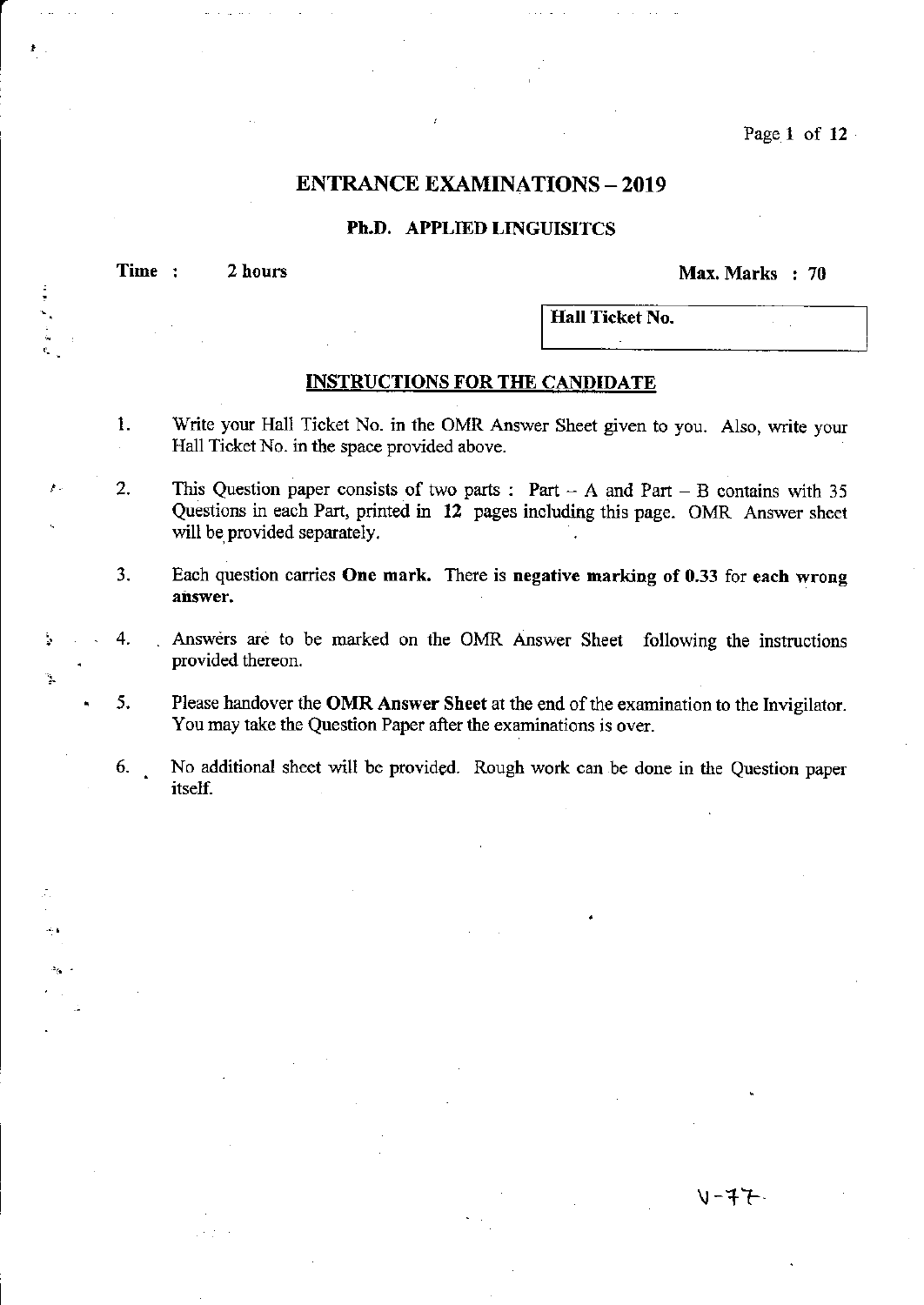### PART-A

### **Research Methodology (35 Marks)**

1. Observe statements I and II below and answer accordingly.

Statement I: An argument is valid if it would be inconsistent for all its premises to be true and its conclusion to be true.

Statement II: An argument is valid if it has no counterexample, that is, a possible situation that makes all the premises true and the conclusion false.

A. Both the statements are true. C. Only statement II is true

B. Only statement I is true D. Neither of the statements is true

2. Observe the statement below and decide which type it belongs to.

Statement: It is sunny in Delhi. If it is sunny in Delhi, then Deepika will not be carrying an umbrella. Therefore, Deepika won't be carrying an umbrella.

A. Inductive argument C. Valid deductive argument. B. Strong Inductive argument D. Strong deductive argument.

3. In a *deductive argument*, the premises are intended to provide such support for the conclusion that, if the premises are true, then it would be \_\_\_\_\_ the conclusion to be false.

A. impossible for C. probably less likely for **B.** less likely for D. most likely for

4. An *inductive argument* is an argument that is intended to be strong enough that, if the -premises were to be true, then it would be \_\_\_\_\_\_ that the conclusion is false.

A. less relevant C. likely

B. similar to deductive argument such D. unlikely

5. "A new paradigm is not the extension of the old paradigm; it is the \_\_\_\_\_\_" (Kuhn, 1962)

A. nullification of the old paradigm.

B. replication of the existing paradigm in another field.

C. reconstruction of the old paradigm.

- D. reconstruction of the field from new fundamentals.
- 6. New theories according to Kuhn (1977), "emerge from old theories and within the matrix of old beliefs about the phenomena that the world does \_\_\_\_\_\_\_ contain".

A. and does not C. reveal and

B. and should D. require to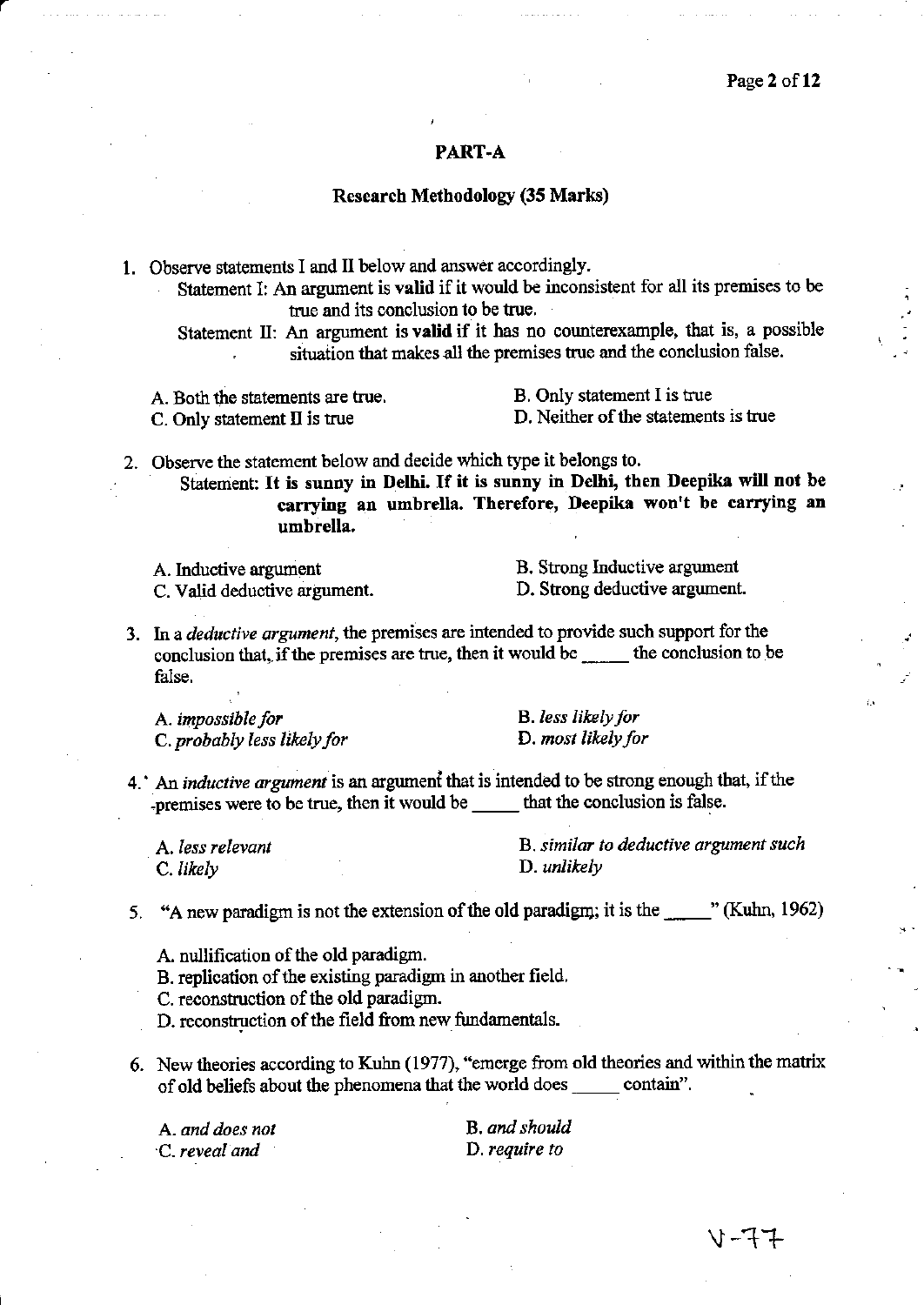- 7. Kuhn (1977) states, "In the mature sciences, the prelude to much discovery and to all novel theory is not ignorance, but
	- A. the lack of institutional support."
	- B. the lack of both funding and right orientation of practitioners in the field."

C. the recognition that the scientist could not break off from the tradition he is trained in."

- D. the recognition that something has gone wrong with existing knowledge and beliefs."
- 8. Observe statements I to III below and answer accordingly.

Statement I: Lexical functional grammar (LFG) is a constraint-based grammar framework

Statement II; Systemic functional grammar (SFG) is an approach to linguistics Statement III: Head-driven phrase structure grammar (HPSG) is a highly lexicalized, constraint-based grammar

C. All statements are true

A. I and II are true statements, III is false B. I and III are true statements, II is false D. All statements are false

- 9. Intrinsic plagiarism amlysis aims at
	- A. identifying plagiarised portions of documents' internal text with the corresponding source
	- B. Describing a scenario where the source does not need to be identified. C. Both A and B.

: D. Neither A nor B.

- 10. Experimentally based approaches to data-collection attempted to replace personal introspection data include
	- . A. forced-choice questiormaires and open-ended Interviews
	- B. subject performance tasks and appropriate response methodology

C. Both A and B

D. Neither A nor B

- 11. In the Hypothesis-driven research commonly used in the investigation of linguistic diversity, 1.
	- A. data collection is driven by the need to test the predictions of formal hypotheses
	- A. data collection is driven by the nece to lest the predictions of formulation.<br>B. data collection is necessarily a requirement for hypotheses formulation.
	- C, data collection is carried out in a fixed time period
	- D, data collection is done using attested questionnaires such as the Lingua Descriptive ' Studies Questionnaire
- 12. A test which accurately tests the underlying trait or ability as hypothesized by a language learning theory exhibits \_\_\_\_\_\_.

A. Construct Validity C. Face Validity

B. Content Validity D. Criterion-Related Validity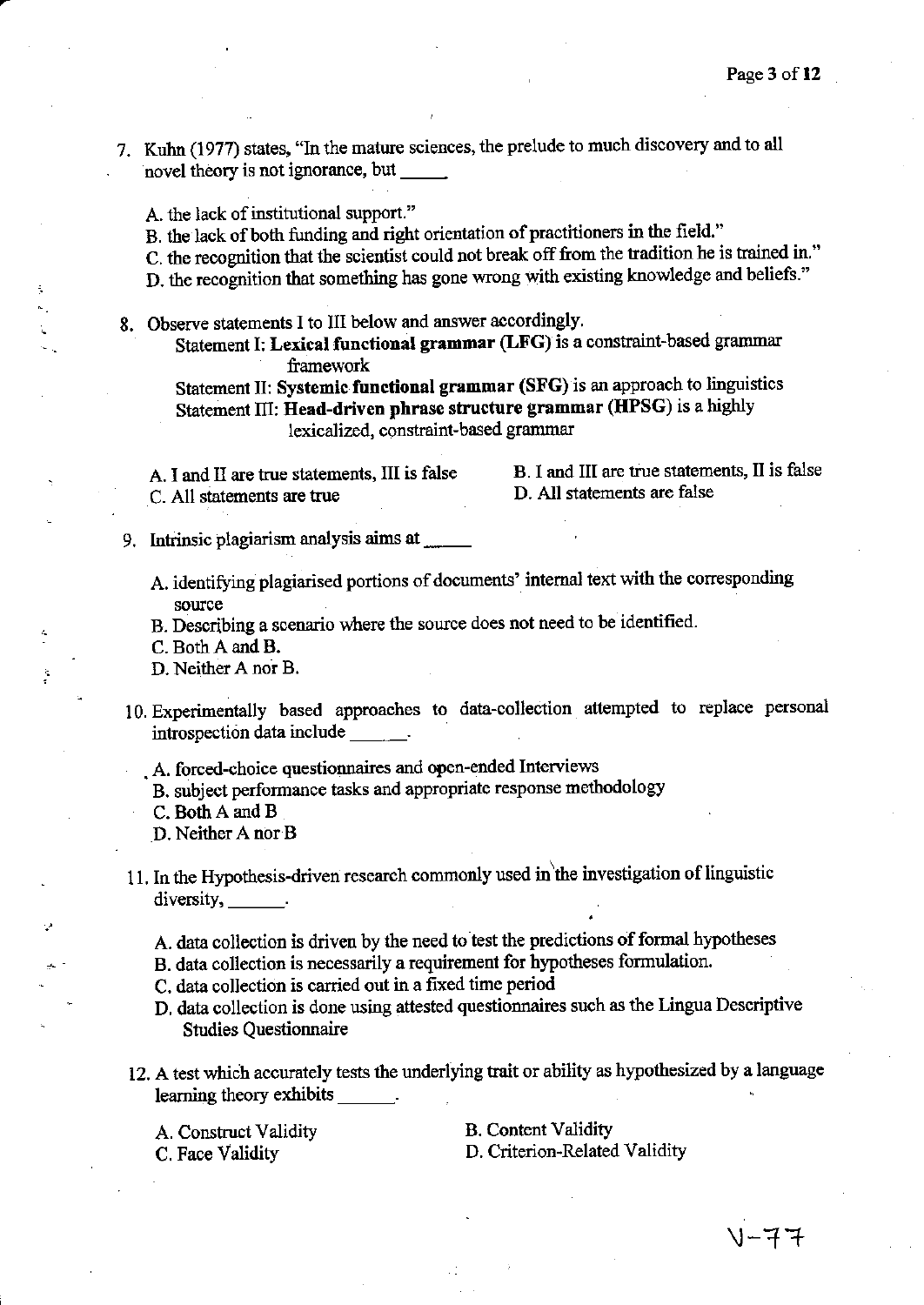13. From choices (a)-(e) provided below, identify the subfields of linguistics that Linguistic Archaeology draws assumptions and evidence from: (a) historical-comparative linguistics; (b) linguistic palaeontology; (c) sociolinguistics; (d) glottochronology/lexicostatistics; (e) philology.

| A. All except (c) | $B.$ All except $(b)$ and $(c)$          |
|-------------------|------------------------------------------|
| C. All except (e) | D. All of the choices $((a)$ to $(e)$ ). |

14. Observe statements I and II below and answer accordingly. Statement I: Historical linguistics is the diachronic study of linguistic change. Statement II: Historical-comparative linguistics is concerned with prehistoric inferences tliat can be drawn ftom comparison of shared forms of related languages.

A. Both the statements are true. C. Only statement 2 is true

B. Only statement I is tme D. Neither of the statements is true

15. In terms of sociolinguistic distribution, the form "Whatcha doing'?" (for "What are you doing?") is an example of which of the following types of variation?

| A. Regional variation         | B. Social variation      |
|-------------------------------|--------------------------|
| C. Stratificational variation | D. Contextual variation. |

16. Labov's study of Philadelphia speech provides the following conclusions (Southworth, 2005):

(i) Ongoing linguistic changes reflect nonconformity to established socialnorms and arise "in the social milieu that most commonly defies those norms".

. (ii) Linguistic changes "cannot be generalized to the wider community by those who display the symbols of nonconformity in a larger pattern of upward social mobility".

A. Both (i) and (ii) are true. C. Only (i) is true.

B. Neither (i) nor (ii) is true. D. Only (ii) is true

17. The statement "if a language has property P, then it has property Q" relates to  $\qquad$ .

| A. Absolute universals          | B. Implicational universals  |
|---------------------------------|------------------------------|
| C. Non-implicational universals | D. Unidirectional universals |

18. A language universal's statement "For all x, if x is a language, x has property P" refers to a/an:

A. Unrestricted universal

C. Implicational universal

B. Statistical universal

D. Non-implicational universal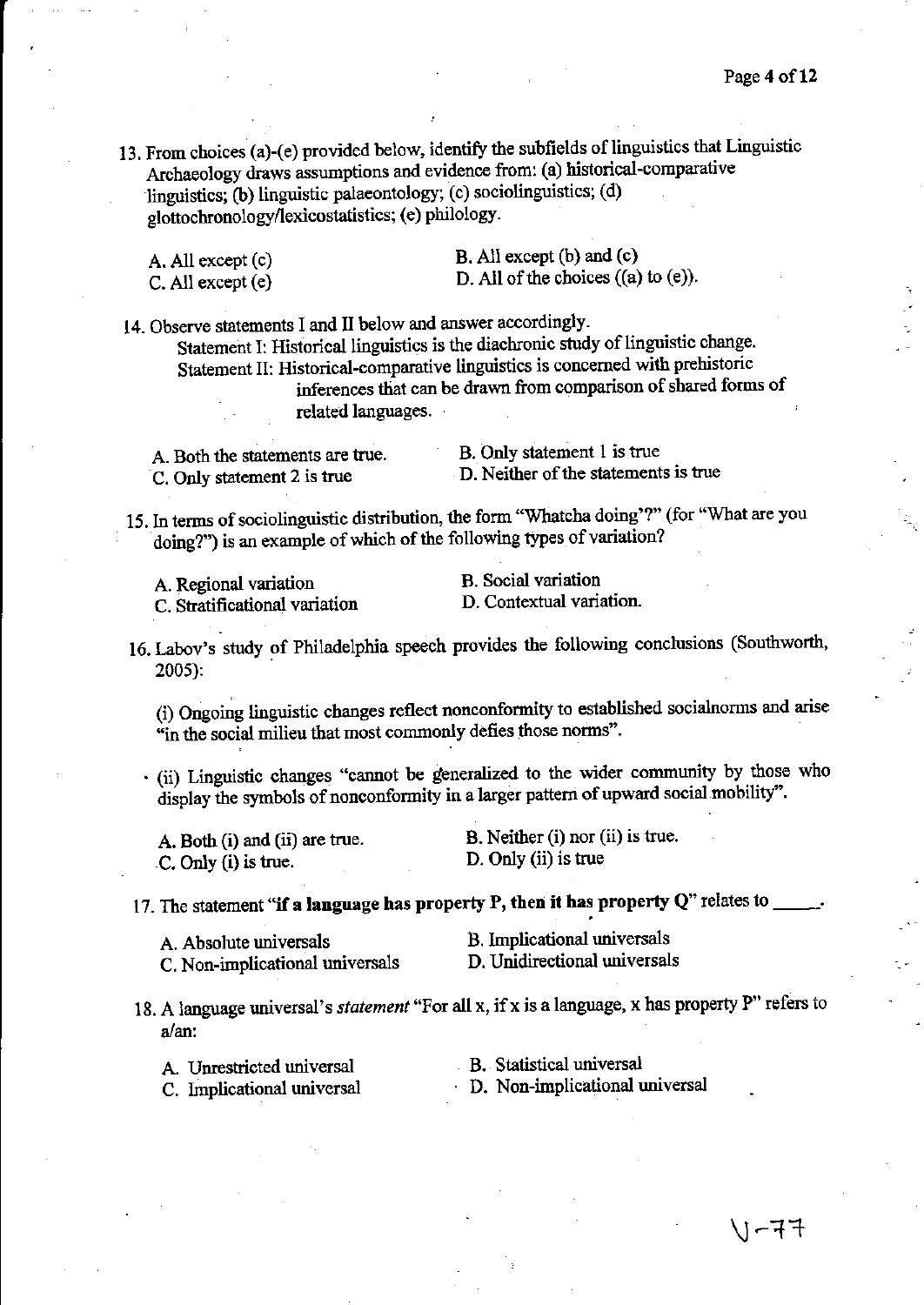19. In linguistic typology, a "true universal" refers to \_\_\_\_\_

A. a principle that holds generally as a matter of historical accidents in attested languages. B. a principle that explains about the genetic classification of languages

- C. a principle that explains about the structure of the simple sentence and its constituents in languages of the world.
- D. a principle that holds as a matter of biological necessity and belongs to UG.

20. A proposition X is a  $\_\_\_\_$  of another proposition Y if it is impossible for both X&Y to be true at the same time and of the same circumstances.

**B.** Contradiction A. Synonym D. Hypernym C. Antonym

21. The principle of compositionality states that \_\_\_\_\_\_\_

- A. every sentence is composed of words
- B. every word is composed of morphemes
- C. the meaning of a complex expression is a function of the meanings of its constituents and the manner in which they are combined
- D. every word can be decomposed into a set of attribute-value pairs
- 22. Constructional approaches to grammar argue that there are generalizations about thematic roles that are not associated with particular lexical items but with \_\_\_\_\_\_\_\_ configurations.

A. semantic C. grammatical

**B.** structural D. hierarchical

23. According to Bertrand Russell *definite descriptions* 

| A, refer to individuals | B. refer to plurality of individuals |
|-------------------------|--------------------------------------|
| C, do not refer         | D. refer to sets of individuals      |

24. According to Greg Carlson bare plurals refer to

A. kinds C. sets of individuals

**B.** individuals D. properties

25. Set intersection relates to  $\frac{1}{\sqrt{1-\frac{1}{n}}}$ .

A. disjunction B. conjunction C. implication

D. negation

26. Each row in a truth-table refers to

A. an assignment of values to variables C. a set of assignments of values to variables

B. a world-time pair D. a possible world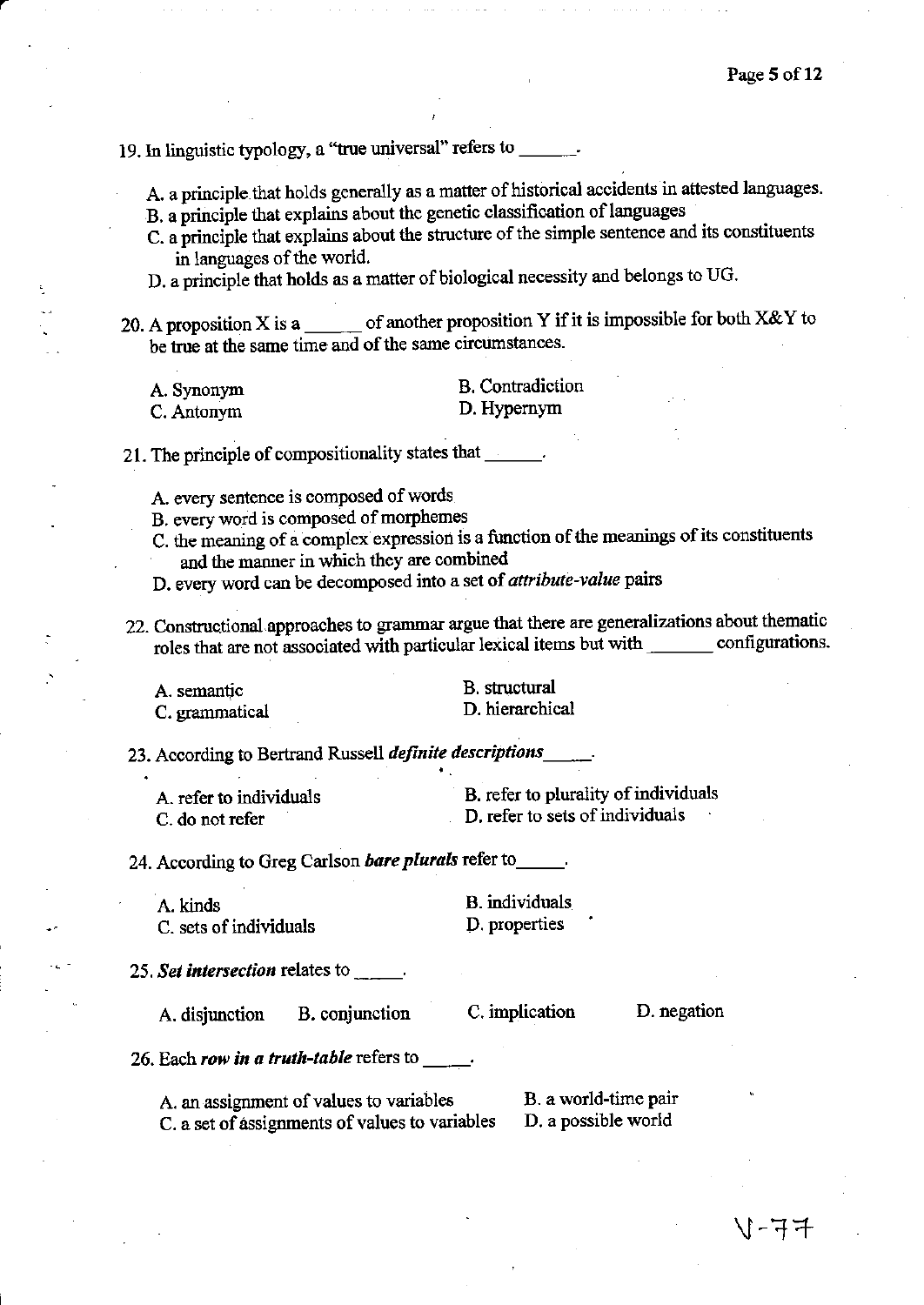# 27. Which of the following constructions is a *factive*?

A. I believe she is intelligent.

B. I assume that he will arrive tomorrow.

C. I realised that he was aiming at me.

D. I concluded that she was the richest woman in her village.

is a term for a language which can be used for describing itself or any other 28. language.

D. Metaphor C. Paralanguage **B.** Metathesis A. Metalanguage

29. According to Stewart (1968), a 'classical' language has the following properties

A. Standardization, Autonomy, Historicity and Vitality

B. Standardization, Literacy, Historicity and Vitality

C. Standardization, Autonomy, Historicity and Domain centricity

D. Vitality, Autonomy, Historicity and Domain centricity

#### 30. A linguistic area, implies  $\Box$

A. Identifiable geographical boundaries of a language family

B. Specific linguistic features demarcating language families

C. Shared linguistic features within a language family

D. Shared linguistic features across language families

Instruction for Questions 31-35: Match items in column A with those in column B and choose an answer each from the given codes.

| * (a) Caeteris paribus | (i) starting from the beginning        |
|------------------------|----------------------------------------|
| (b) inter alia         | (ii) all else unchanged                |
| (c) De novo            | (iii) for want of a better alternative |
| (d) Faute de mieux     | (iv) among other things                |

#### Codes:

| (a)            | (b)   | (c)  | (d)  |
|----------------|-------|------|------|
| A. (iii)       | (i)   | (ii) | (iv) |
| <b>B.</b> (iv) | (iii) | (i)  | (ii) |
| $C.$ (iii)     | (i)   | (ii) | (iv) |
| $D.$ (ii)      | (iv)  | (i)  | (iv) |

32.

 $\overline{\mathbf{3}}$ 

(a) Reduplicative babbling

(b) Deletion of function words

(c) Care-giver speech

(d) Language production

B

(i) Telegraphic speech

(ii) Social Interactionalist

(iii) Doubling of syllables

(iv) Speech errors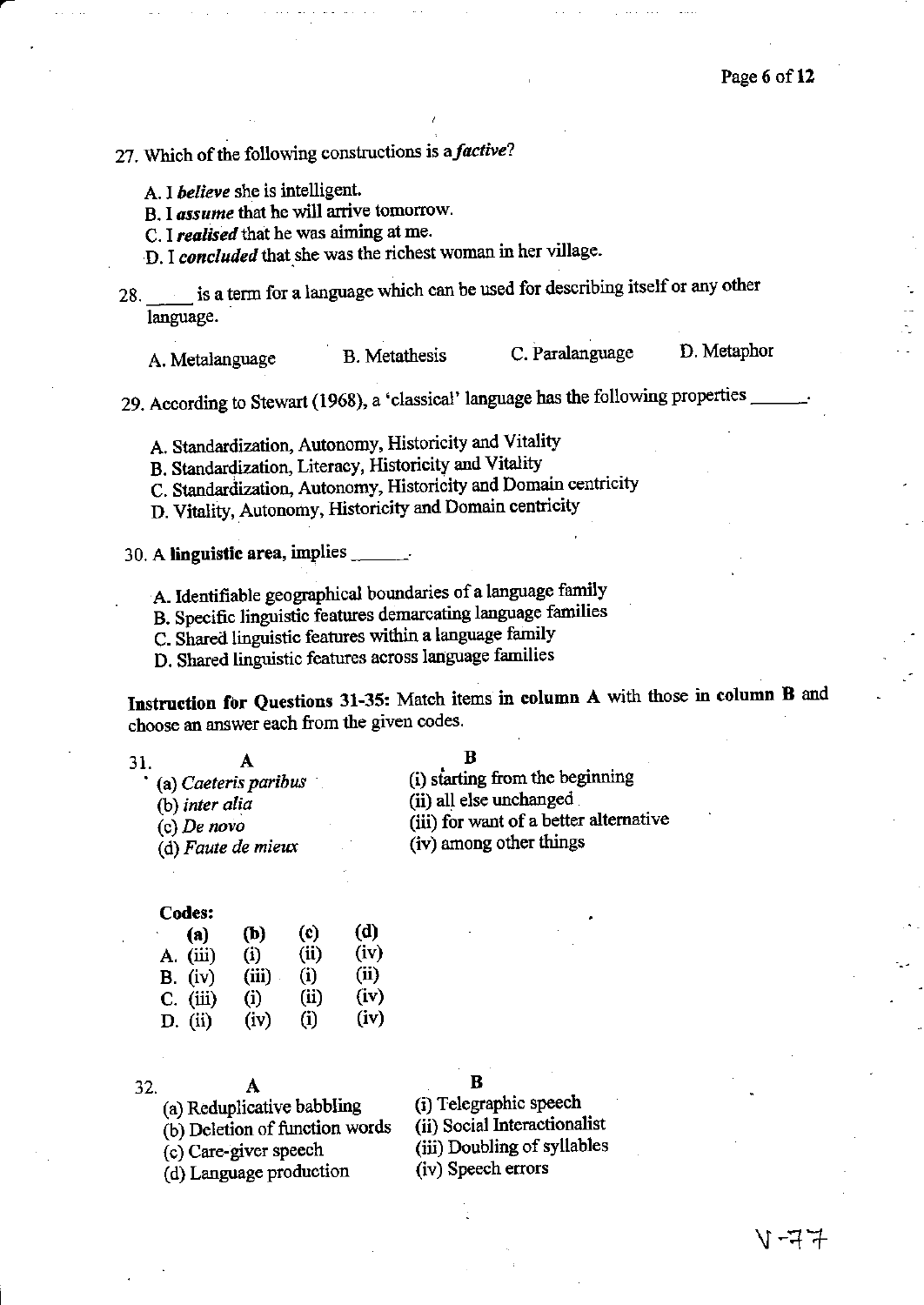| Codes:     |            |      |      |
|------------|------------|------|------|
| (a)        | <b>(b)</b> | (c)  | (d)  |
| A. (iii)   | $(i)$ .    | (ii) | (iv) |
| $B.$ (iv)  | (iii)      | (i)  | (ii) |
| $C.$ (iii) | (i)        | (ii) | (iv) |
| $D.$ (ii)  | (iii)      | (i)  | (iv) |

33.

- (a) Lexical PhonologY MorPhologY
- (b) Distributed Morphology

A

- (c) Whole Word MorPhologY
- (d) Limited Access Principle

### Codes:

| (a)        | $\mathbf{b}$ | (c)  | (d)  |
|------------|--------------|------|------|
| A. (iii)   | (i)          | (ii) | (iv) |
| B. (iv)    | (iii)        | (i)  | (ii) |
| $C.$ (iii) | (i)          | (ii) | (iv) |
| D. $(ii)$  | (iii)        | (iv) | (i)  |

34.

(a) Morphological analyzer (b) Root + features

А

(c) Wordforms

(d) Genentor

#### Codes:

| (a)        | (b)   | (c)     | (d)  |
|------------|-------|---------|------|
| A. (iii)   | (i)   | (ii)    | (iv) |
| -B. (iv)   | (iii) | $(i)$ . | (ii) |
| $C.$ (iii) | (i)   | (ii)    | (iv) |
| D. (ii)    | (iii) | (i)     | (iv) |

| __ | ٠ | ٠<br>m |
|----|---|--------|

# B (i) 1969

(ii) 1972'

| 35. | А                                         |
|-----|-------------------------------------------|
|     | (a) The Sociosemantic Nature of Discourse |
|     | (b) A Brief Sketch of Systemic Grammar    |
|     | (c) Systemic Grammar.                     |
|     | (d) English System Networks.              |

#### Codes:

| (a) | (b)                                                      | (c)  | (d)  |
|-----|----------------------------------------------------------|------|------|
|     | (i)                                                      | (ii) | (iv) |
|     | (iii)                                                    | (i)  | (ii) |
|     | (i)                                                      | (ii) | (iv) |
|     | (iii)                                                    | (i)  | (iv) |
|     | ------<br>A. (iii)<br>B. (iv)<br>$C.$ (iii)<br>$D.$ (ii) |      |      |

### B

(i) R. Leiber & S. Scalise (ii) P. Kiparsky & K. P. Mohanan (iii) M. Halle & A. Marantz (iv) A. Ford & R. Singh

B

(i) Paradign (ii) Word synthesis (iii) Morphological generator (iv) Wordforn

| $(iii)$ 1978<br>$(iv)$ 1976 |  |
|-----------------------------|--|
|                             |  |

# \J-17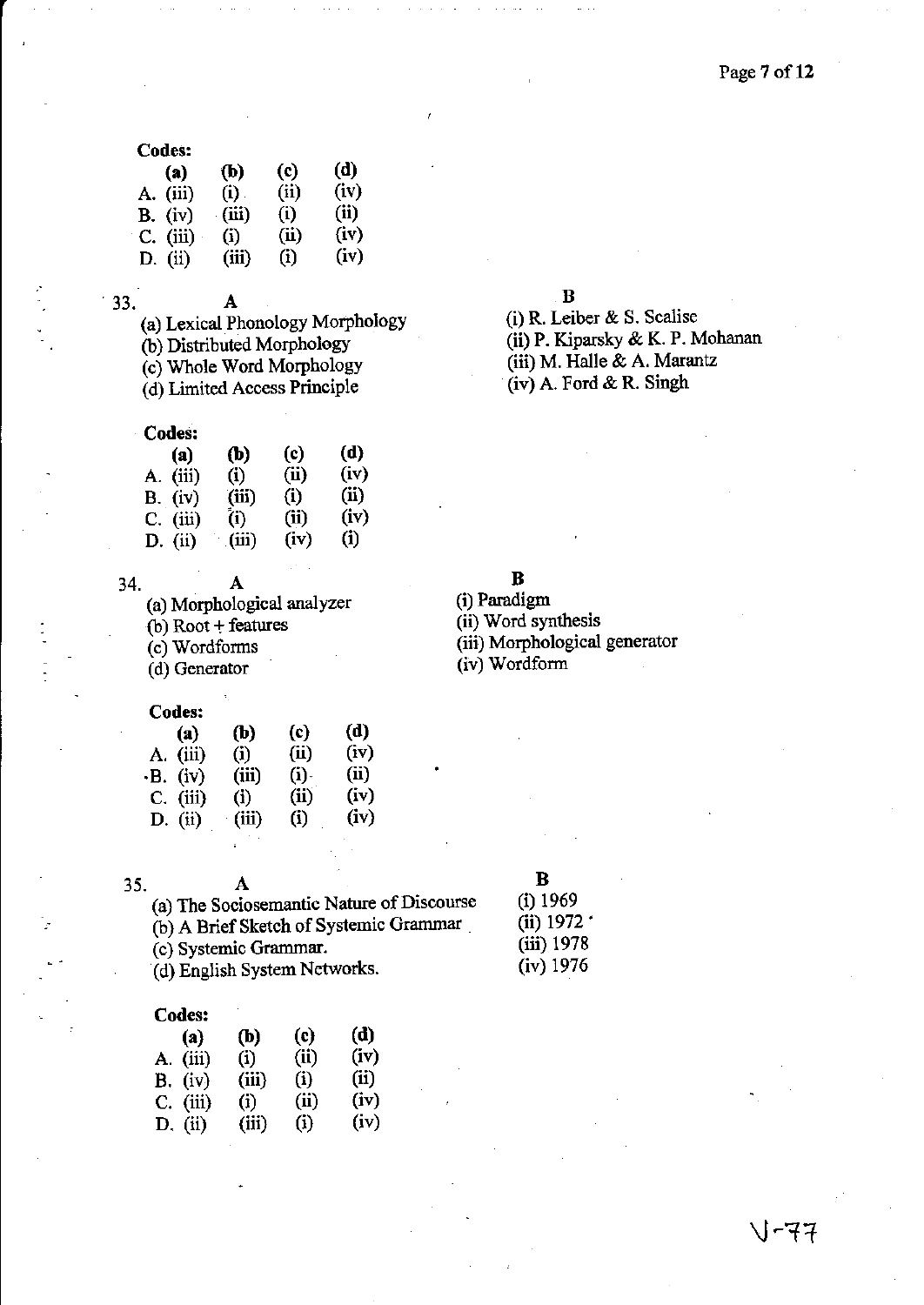# **PART-B**

# **Applied Linguistics (35 Marks)**

| A. segments, features | B. phoneme  |
|-----------------------|-------------|
| C shonamae allonhones | D. segments |

es, segments

C. phonemes, allophones

s, sounds

37. Conventional generative phonology believes in \_

A. non-linear nature of phonological units

B. hierarchical nature of phonological units

C. autosegmental nature of phonological units

D. Obsolute slicing hypothesis

38. Most sounds in human languages

A. are consonant sounds resulting from a blocking/stopping effect on the air stream

B. combines brief stopping of air stream with obstructed release causing some friction

C, are produced orally with the velum raised

D. are produced with the velum lowered

- 39. The ordered sequence of rules, R1, ..., Rn, applies first to the \_\_\_\_\_\_ of a morphologically complex word, the maximal string that contains no brackets, with each rule applying only once.
	- A. outermost constituent

**B.** innermost constituent

C. complex constituent

D. simplest constituent

40. In the words underlined below which one is not a nominalised expression?

A. Clothing makes the man.

B. That is an ancient building.

C. The dog is *panting*.

D. The *painting* is Picasso's.

41. Which of the following statements is not true?

A. Derivation may cause a change of category.

B. Inflectional affixes have a regular meaning.

C. Derivational affixes are nearer to the root than inflectional affixes.

D. Derivation is productive, inflection is semi-productive.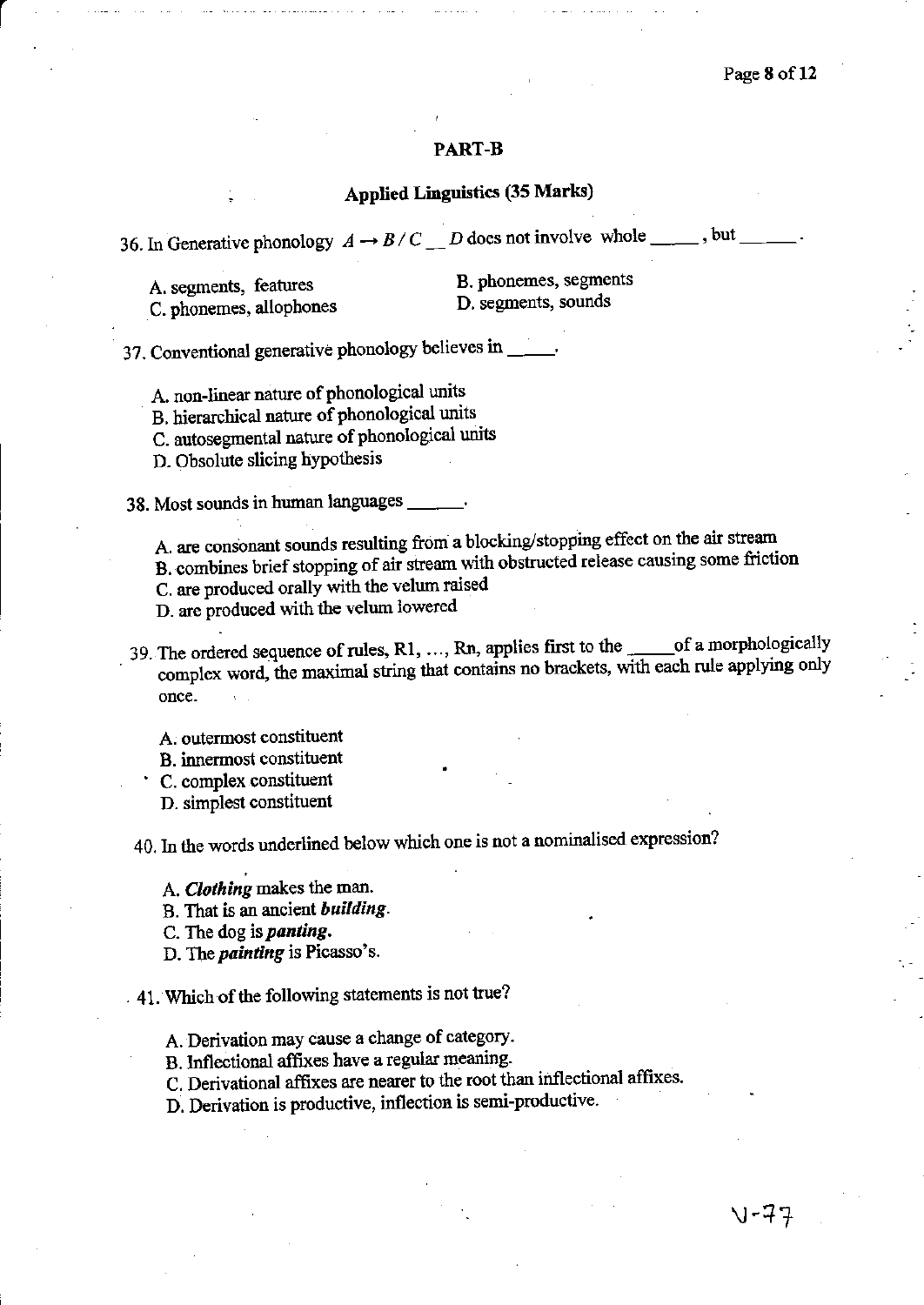# 42. Identify a relevant statement which holds true.

- A. Both morphological and syntactic inflections are realized overtly.
- B. Morphological inflection is realized overtly while syntactic inflection may or may not be overtly realized.
- C. Syntactic inflection is realized overtly while morphological inflection may or not be overtly realized.
- D. None of the above statements is true.

43. The semantic relationship between car and wheel is one of  $\frac{1}{\sqrt{1-\frac{1}{n}}}$ 

D. meronymy C. metonymy B. antonymy A. synonymy

44. Donald Trump and the President of USA \_\_

A. have the same sense C. express distinct senses B. have the same reference D. None of the above

45. Tautologies are \_\_\_\_\_\_.

A. always true C. true under some interpretation and false under others B. always false D, none of the above

46. Propositions are \_\_\_\_\_.

A. possible worlds C. individuals

B. sets of possible worlds D. sets of individuals

47. Relations are \_\_\_\_\_

. A. sets of individuals C. sets of n-tuples of individuals B. sets of pairs of individuals D. None of the above

48. The one assumption that differentiates Chomsky's (1993) "Minimalist program" from Pollock's (1989) "Split-Infi Hypothesis" is that

A. the latter has argued that the hierarchical order of Agrs and TP may vary

- B. the former postulates an AgrS projection that enters into a checking relationship with the subject
- C. according to Chomsky, the syntactic AgrS projection will dominate the TP.
- D. according to Pollock, there is no fixed ordering of AgrS and AgrO.

49. The Minimalist Program postulates a/an \_\_\_\_\_\_ approach to inflectional morphology.

| A. optimality |  |                      |  |
|---------------|--|----------------------|--|
|               |  | C. strong lexicalist |  |

B. absolute non-lexicalist

D. weak lexicalist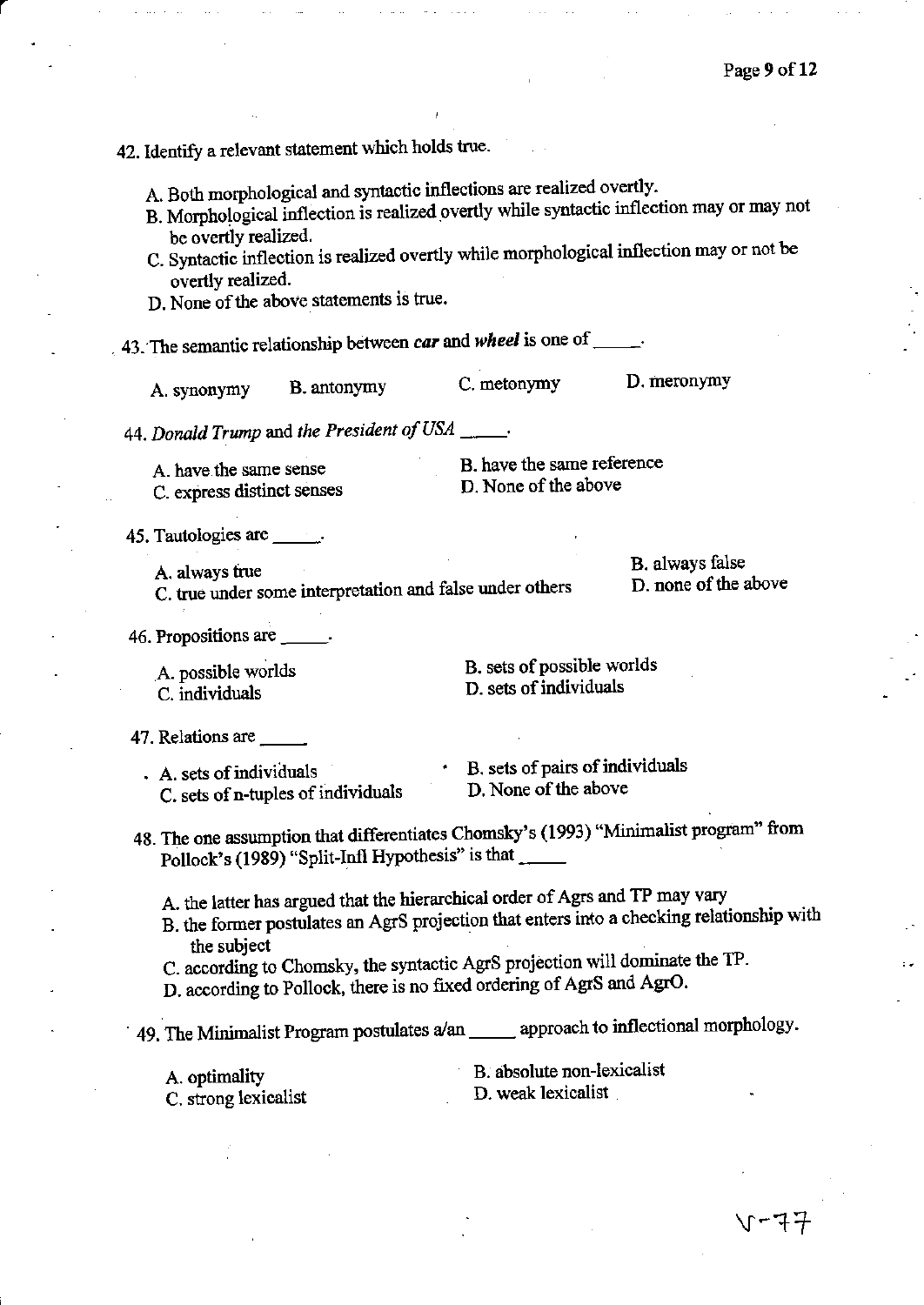50. Chomsky (1986) observes that within the Government and Binding model, S-structure has a unique status in that it is the sole level linking each of the other three levels-

| A. D-structure, PF and LF. | B. Movement, PF and LF.            |
|----------------------------|------------------------------------|
| C. Lexicon, PF and LF.     | D. D-structure, Sound and Meaning. |
|                            |                                    |

51.  $\alpha$  L-marks  $\beta$  iff:

A.  $\alpha$  which C-commands  $\beta$  is a lexical head

B.B is 0-marked by a lexical head

C. 8 belongs to a lexical category

D.  $\beta$  is not  $\theta$ -marked by a functional head

52. The formulation " $\varnothing$  > Y / X \_\_\_\_\_Z" represents a sound change condition known as

A. Loss

**B.** Anaptyxis

C. Epenthesis

D. Excresence

- 53. Which among the following advocates for the simplest possible analysis in language reconstruction?
	- A. The principle of economy C. The principle of naturalness

B. The principle of frequency

D. Occam's Razor

is a discipline that has come to being with the interaction of Psychology, 54. Linguistics, Artificial Intelligence and Psycholinguistics.

A. Neuro-science C. Natural language processing **B.** Psychiatry D. Cognitive science

55. Identify a correct statement.

A. Frontal lobe is the seat of comprehension of spoken and written language.

B. Temporal lobe bears the function of language production

- C. Insula plays a role in language production and perception
- D. Cerebellum is also called the "small brain"

56. A child diagnosed with peripheral dyslexia would exhibit \_\_\_\_\_\_\_.

A. reading difficulty

B. inability to read pronounceable non-words

C. inability to match visual words to the word's meaning

D. difficulty in matching visual characteristics of letters to a stored memory or the prior encounters of the letter.

57. Resolution of part-of speech ambiguities is an example for \_\_\_\_\_\_ disambiguation.

D. Lexical C. Phonological B. Morphological A. Structural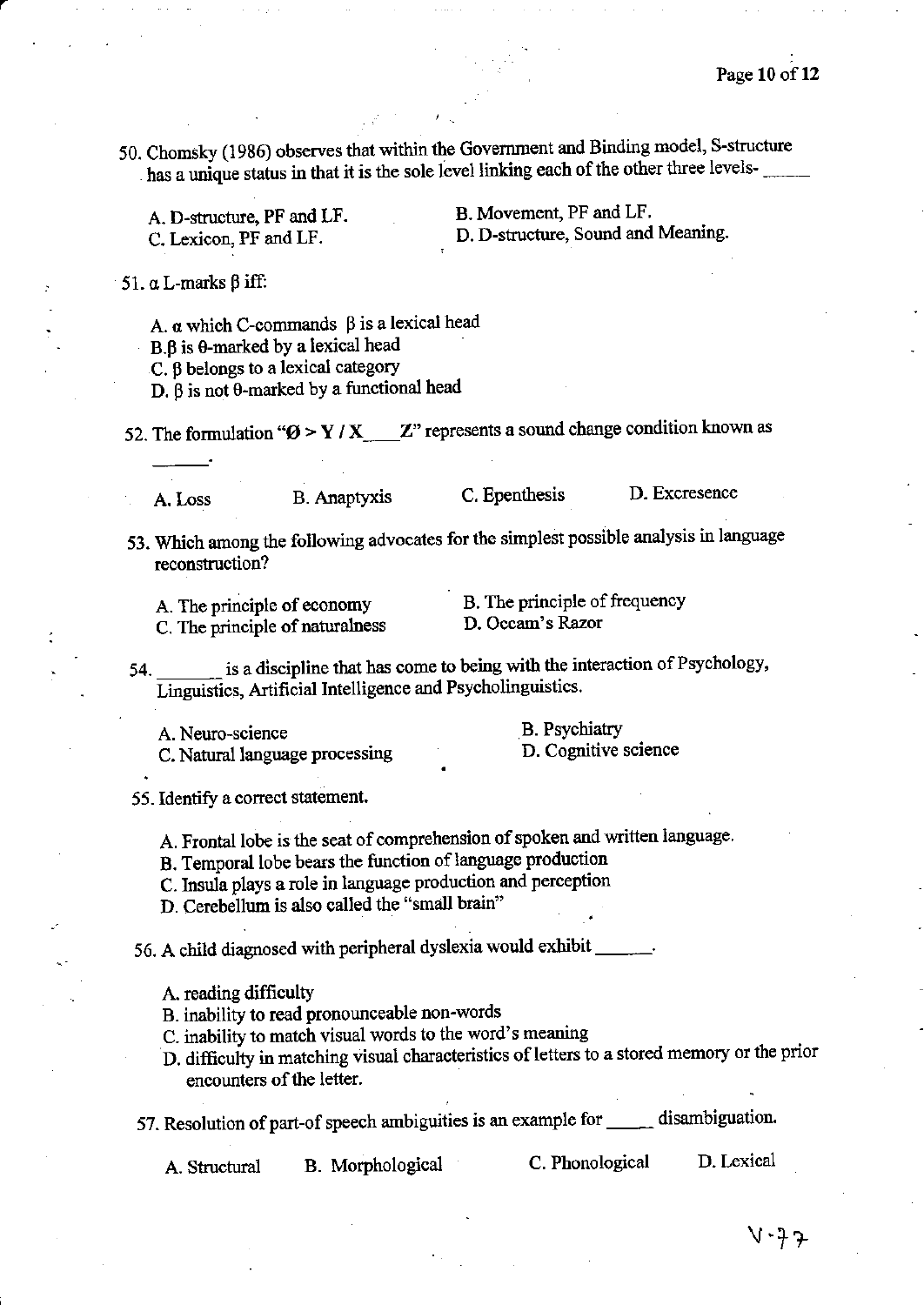58. SYSTRAN is a

A. Speech Synthesizer C. Machine transliteration system **B.** Speech Recognizer

D. Machine translation system.

59. The Finite State Automata is a/an

A. Abstract computational model C. Statistical model

B. Abstract scientific model D. Linguistic model

- 60. An approach to second or foreign language education that integrates theoretical and empirical foundations for good pedagogy with a focus on tangible learning outcomes especially with regard to what learners are able to  $do$  with the language is known as the
	- A. Assisted Language Teaching
- B. Task-based Language Teaching
- C. Content-based Language Teaching
- D. Computer-assisted Language Teaching
	-
- 61. A way to increase the efficiency of vocabulary focus in language learning is by making use of specially designed vocabulary lists. The four distinguishing vocabulary levels are:
	- A. frequency, academic, technical, and borrowed words.
	- B. high-frequency, academic, technical, and low-frequency words.
	- C. high and low-frequency, academic, technical, and native words.
	- D. academic, technical, borrowed and native words
- 62. Total physical response method of language teaching is rooted in the notion that
	- A. Language learning should start with understanding and then move on to production
	- B. Culturing communicative competence in learners is the primary goal of language teaching
		- C. Learning is facilitated if the learner discovers what is to be learned by himself
		- D. None of the above

63. is not one of the factors involved in the loss of language diversity.

- A. Socio-political influence
- B. Intergenerational language transmission
- C. Percentage of speakers
- D. Domains and functions of use
- 64. Identify an incorrect statement from among the following.
	- A. A speech act is an utterance that serves a function in communication.
	- B. A speech act might contain just one word.
	- C. Speech acts are not difficult to perform in a second language since learners can transfer their first language rules and conventions into the second language.
	- D. Speech acts include real-life interactions and require not only knowledge of the language but also appropriate use of that language.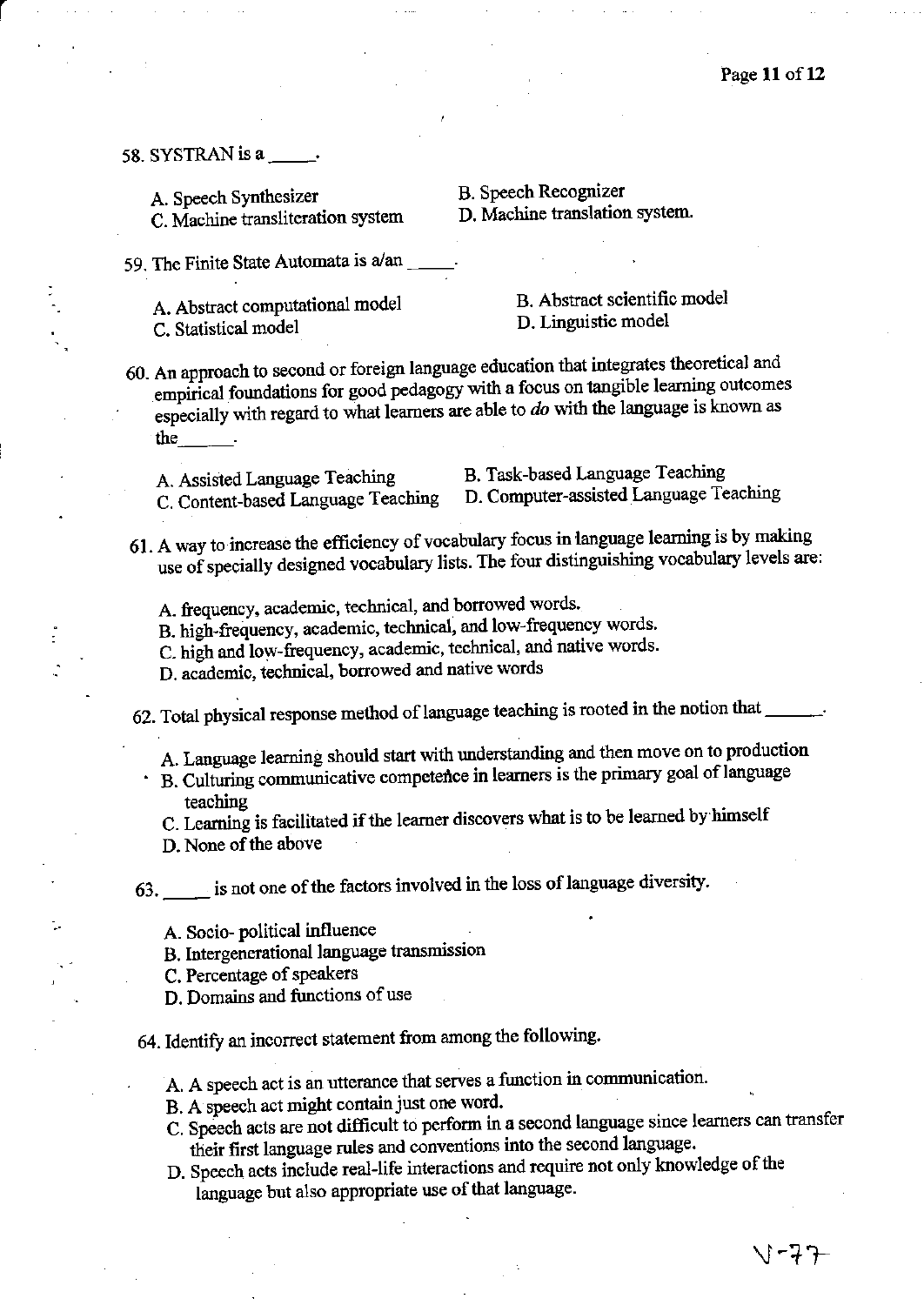65. In theories of code-switching, the Functional Head constraint claims that

A. one of the languages involved in code-switching plays a more dominant role

- B. code-switching between a category and the elements it governs is not grammatical
- C. code-switching is not grammatical between a functional head and its complement
- D. around the switching point, the order of the constituents must be grammatically correct in both languages
- 66. The distinction between the use of Hindi  $tum$  'you' and  $aap$  'you' is an example of

| A. Verbal deixis  | <b>B.</b> Social deixis |
|-------------------|-------------------------|
| C. Spatial deixis | D. Temporal deixis      |

67. \_\_\_\_\_ corpus is enhanced with various kinds of linguistic information

| D. Annotated |
|--------------|
| C. Learner   |

68. \_\_\_\_\_ is a strong computational formalism that addresses how to extract grammatical relations from a sentence in a language such as English.

- A. Lexical Functional Grammar C. Relational Grammar
- B. Head-driven Phrase Structure Grammar D. Systemic Functional Grammar
- 69. Contemporary Discourse analysis \_\_\_\_
	- A. examines particulars of communication through ethnographic methods of participantobservation
	- B. focuses on the emergence of meaning during face-to-face interactions
	- C. provides detailed linguistic analyses of texts and their relationships to their context
	- D. All the above.

70. Systemic Functional Grammar pays much more attention to pragmatics and \_\_\_\_\_.

A. formal semantics

C. discourse semantics

**B.** lexical semantics D. word grammar